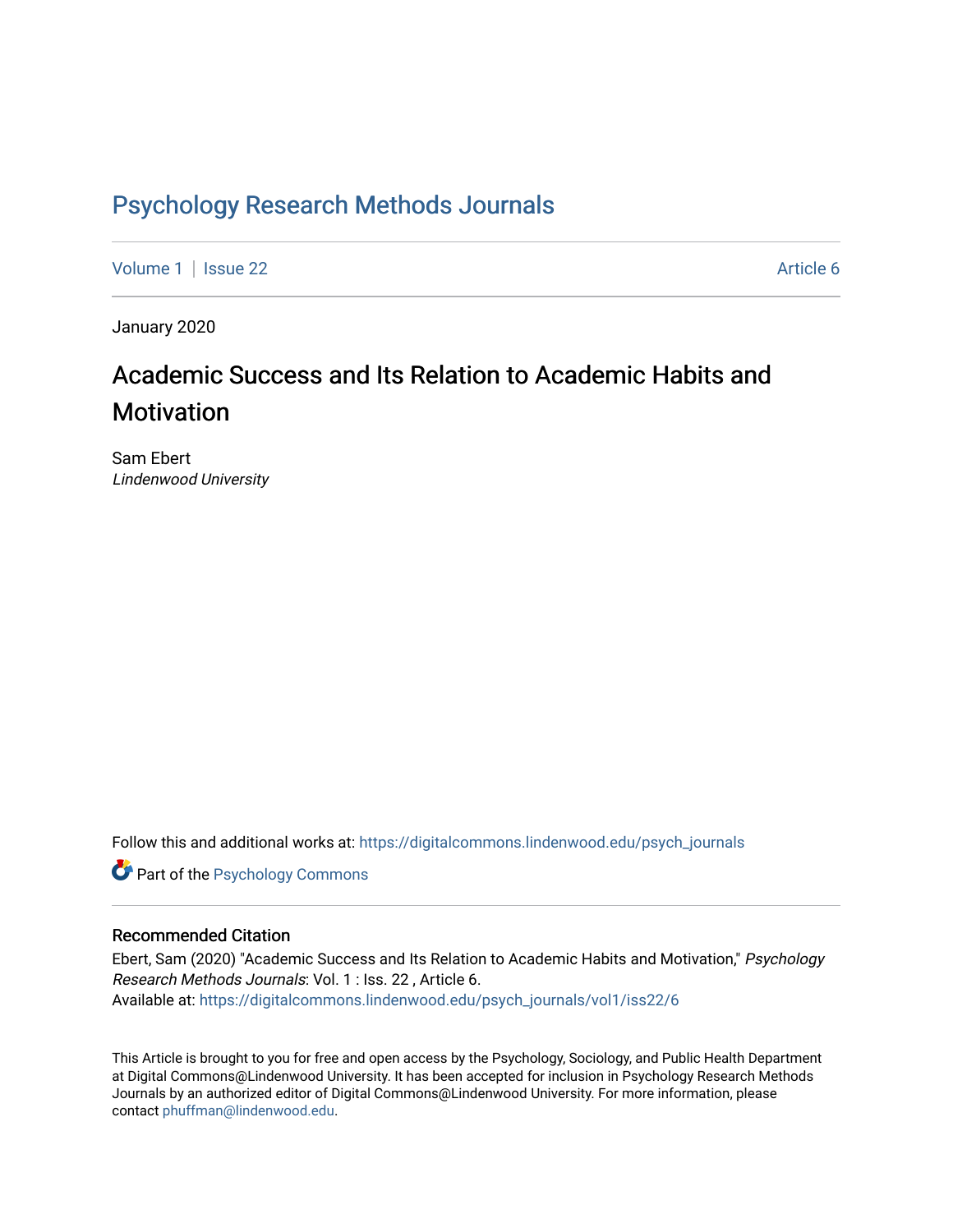1

#### **Academic Success and Its Relation to Academic Habits and Motivation**

*Sam Ebert[\\*\\*](#page-1-0)*

*Objective: Many factors contribute to academic success. Previous research has produced inconclusive results when identifying which factors play the largest role in predicting academic success. This study focusses on the relationships between academic success, motivation, and academic habits. I hypothesized that college students who report being highly motivated will have greater academic success than those who report being less motivated. I also hypothesized that there would be a strong positive relationship between college students engaging in good academic habits and high academic success. My two other hypotheses included that motivation score would be positively correlated with academic habit scores and that intrinsic motivation would have a stronger relationship with academic success than extrinsic motivation. Method: Participants (N = 69) took an online survey that asked them about their basic demographics, GPA, study habits, and motivation. Results: Correlational analyses partially confirmed the hypotheses. The first hypothesis was not supported; however, I found a statistically significant positive relationship between academic habits and academic success. Conclusion: Since motivation and academic habits are not the only factors that may predict academic success, more research should be conducted in the future to identify the multitudes of predictors that collectively contribute to academic success.* 

*Keywords: academic success, GPA, self-regulation, motivation* 

There is a wide range of factors that can lead to academic success. It is clear that students must have the cognitive abilities to attain academic achievement, but past research has largely focused on how and if motivation and self-regulation play a role in acquiring the success that students strive to earn. Generally, researchers have hypothesized that higher levels of motivation and self-regulation predict greater academic success (Kitsantas, 2002; Kitsantas et al., 2008; Linnenbrink & Pintrich, 2002; Turner et al., 2009).

Self-determination theory has been a key approach to defining qualities of motivation and the role they have in goal achievement (Linnenbrink & Pintrich, 2002). Qualities of motivation

l

<span id="page-1-0"></span>Samantha A. Ebert Department of Psychology, Lindenwood University Samantha A. Ebert https://orcid.org/0000-0001-8871-4582 Correspondence concerning this article should be addressed to Samantha A. Ebert, 209 S Kingshighway, St. Charles, MO 63301. Email: [sae920@lindenwood.edu](mailto:sae920@lindenwood.edu)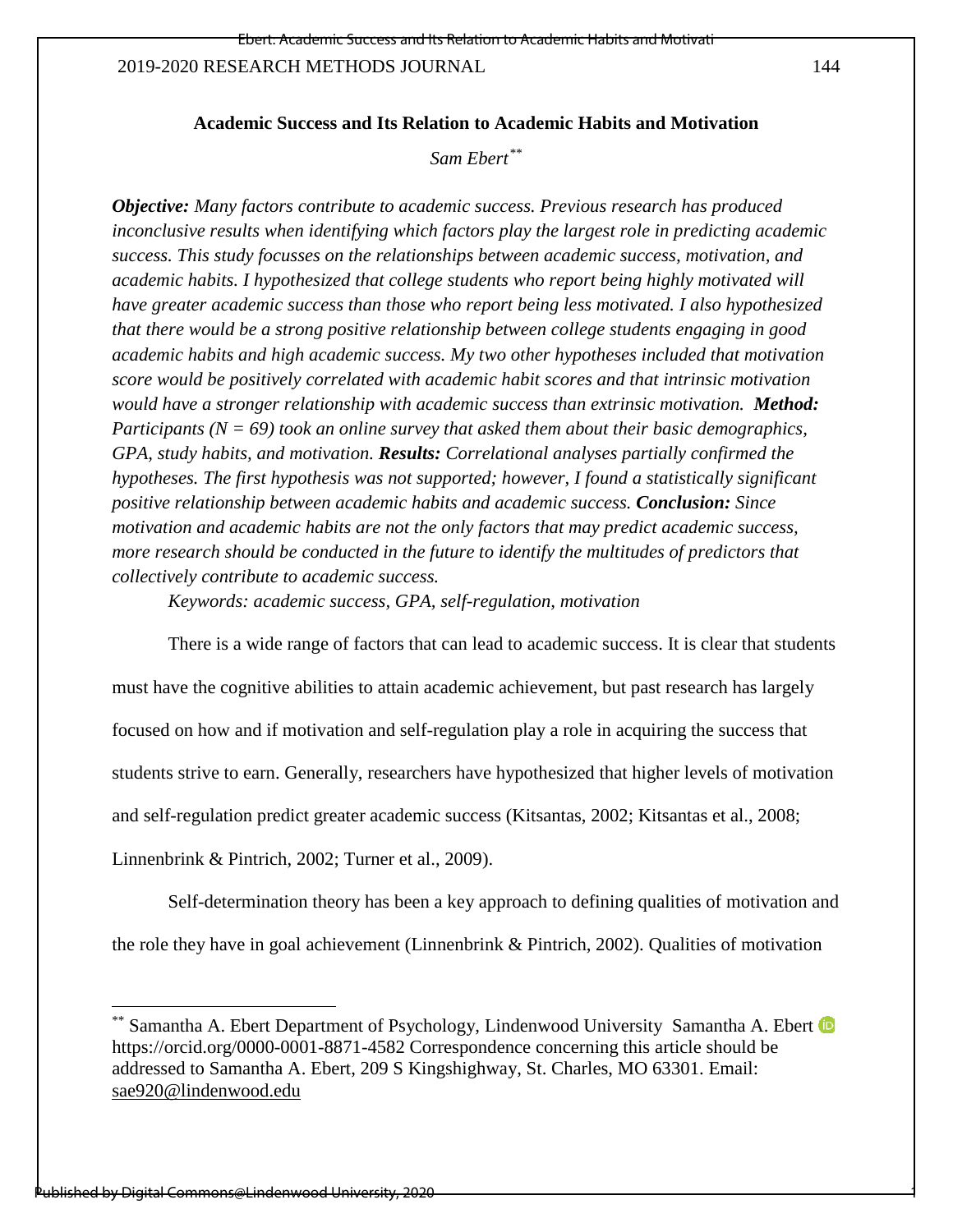have previously been divided into three subtypes: intrinsic, extrinsic, and amotivation. Individuals who are intrinsically motivated complete tasks because they are inherently interested in doing so for their own enjoyment, whereas individuals who are extrinsically motivated complete tasks because they are driven by external factors for their personal gain. Amotivation is simply a lack of motivation (Linnenbrink & Pintrich, 2002; Vansteenkiste et al., 2006). By determining the underlying motivation of learned behaviors, researchers aim to use these data to understand factors that may predict success in academia.

While it may be the case that intrinsically and extrinsically motivated behaviors originate from individual differences, Vansteenkiste et al. (2004) created an experimental study that aimed to frame learned material as either intrinsic or extrinsic and then measure its effect on students' comprehension. They found that students who learned material that was framed to be intrinsically motivating showed greater persistence in learning, deeper processing, and higher test performance on the material than the students in the group who learned material that was framed to be extrinsically motivating. This study illustrates that although some students may naturally be extrinsically motivated to succeed in academia, course material can be framed in such a way that it seems intrinsically motivating which could then lead to greater academic success (Vansteenkiste et al., 2004).

Another study that focused on motivation's role in academic success found a positive correlation between intrinsic motivation scores and the grade point average (GPA) of college students (Turner et al., 2009). They did not mention anything about extrinsic motivation scores, so it is unclear whether it played a role in this sample's academic success. In addition to intrinsic motivation, Turner et al. (2009) found a positive correlation between the amount of time students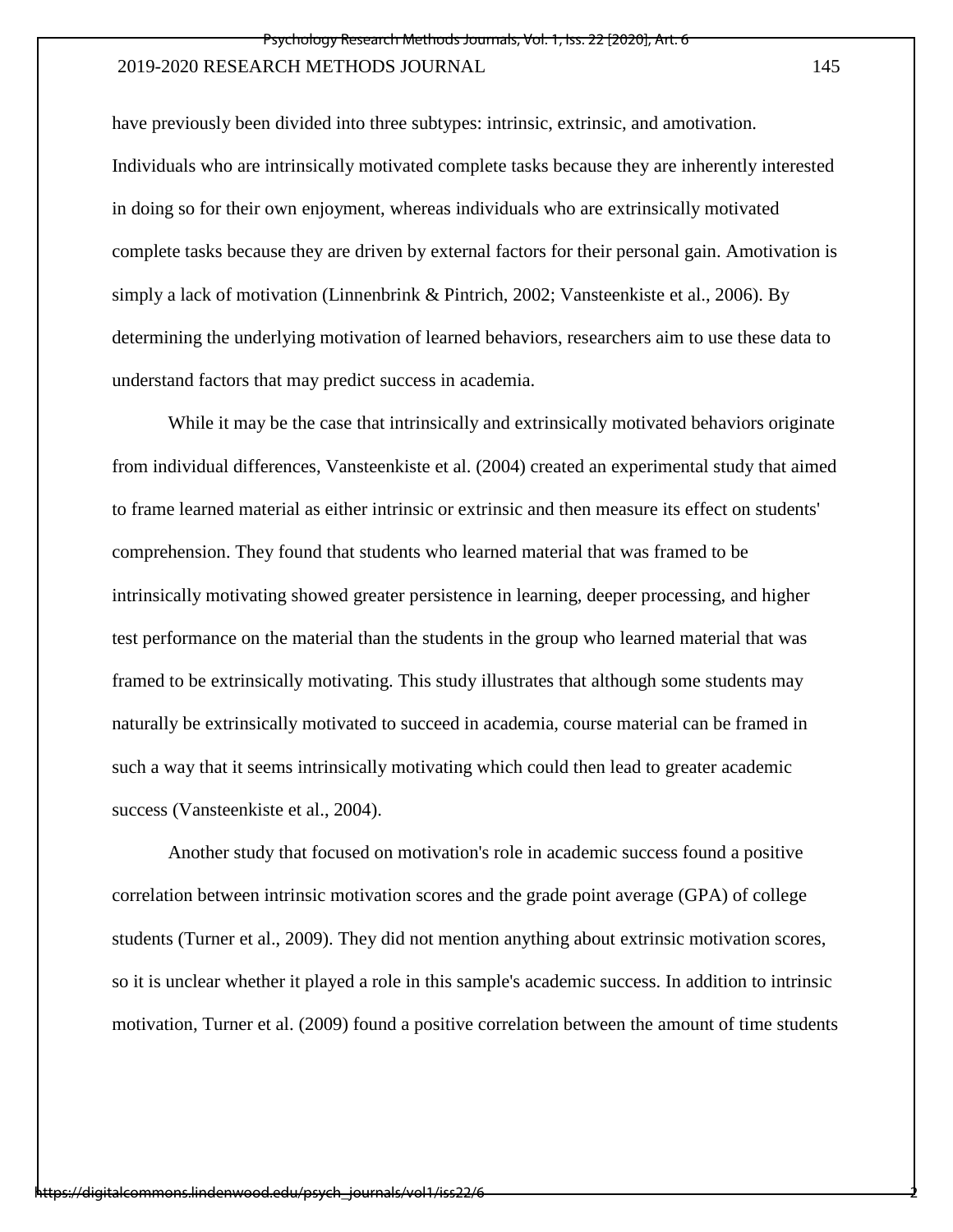spent studying in hours per week and GPA. Increased time studying is just one quality that is considered to be a part of academic self-regulation.

Academically self-regulated students are active in their own learning process. They independently seek out new information, utilize useful strategies to reach goals, and have a selforiented feedback loop (Zimmerman, 1990). This feedback loop is a process where self-regulated learners monitor their learning strategies and then modify their self-perception and behaviors in reaction to their effectiveness (Zimmerman, 1990). While results have been inconsistent across research studies, the general thought is that students who become masters of their learning tend to perform better in academic settings than others who take less initiative (Kitsantas et al., 2008; Zimmerman, 1990).

Contrary to the results found by Turner et al. (2009), another study that measured study habits' relation with academic success found no direct correlation between hours per week that students spent studying and cumulative GPA (Nonis & Hudson, 2010). Instead, they found that students who waited until the last minute to cram for exams were likely to have higher semester GPAs than students who studied well in advanced for exams (Nonis & Hudson, 2010). While this yielded results counterintuitive to what the self-regulation hypothesis supports, one must ask if semester GPA is an appropriate measure for academic success. Instead, these findings may illustrate how using strategic cramming methods can generate short-term knowledge and scores, but they may not show the overall understanding of course material and the ability to utilize it for future use (Nonis & Hudson, 2010).

Kitsantas et al. (2008) conducted a study to see if self-regulation was a predictor of academic success in first and second-year college students. They found significant correlations between students' Motivated Strategies for Learning Questionnaire scores and GPAs.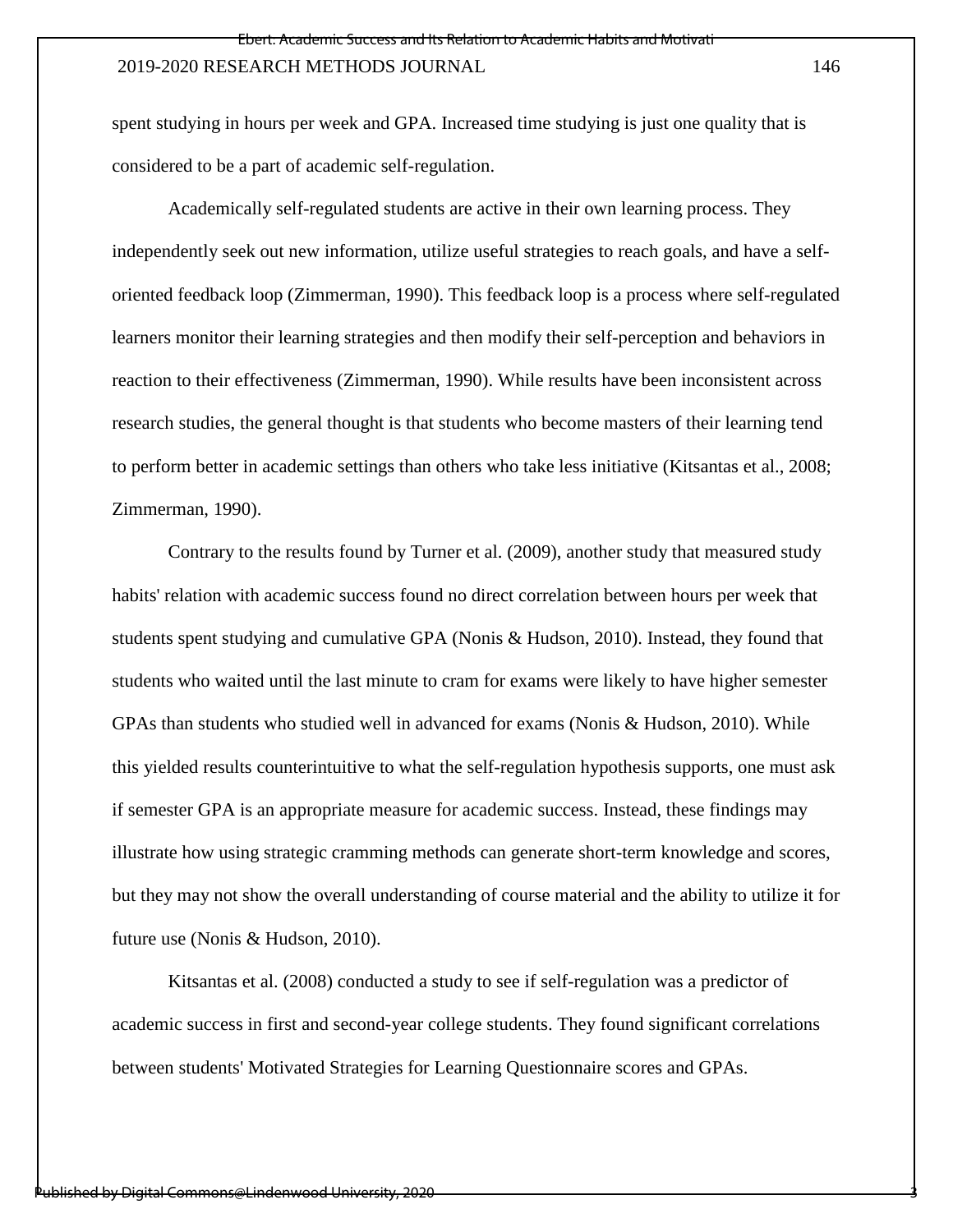Specifically, students who reported effective time management were more likely to have higher GPAs during their first two years of college compared to students who reported having poor time management. Surprisingly, they also found that there was no statistically significant correlation between metacognitive learning strategies (i.e. planning and monitoring academic performance) and the academic success of students during their first two years of college (Kitsantas et al., 2008).

Since students with self-regulatory behaviors are thought to have higher academic success, Kitsantas (2002) conducted interviews with students who previously took an academic test and asked them about their behaviors. These results showed that students who scored high on the test used self-regulatory processing while taking their test, studying for their test, and after receiving their test grade. Compared to students who scored low, high test scorers were more likely to set manageable academic goals for themselves, follow through with the goals, and seek help if they needed it before taking the test (Kitsantas, 2002). Additionally, those who scored lower were more likely to use memorization strategies that are not ideal for deep processing and understanding of the material, such as rehearsal. During the test, students who scored high reported that they planned out their essay responses before writing them and reviewed their answers before finishing the test. Finally, many high test scorers reported that after they received their test grades, they created a plan for improvement and got help with the material they struggled with (Kitsantas, 2002). Overall, high test scorers were significantly more likely to report using self-regulatory behaviors before, during, and after the test; thus, this could be a main factor that influenced their high test grade and could suggest that self-regulation plays a significant role in overall academic success (Kitsantas, 2002).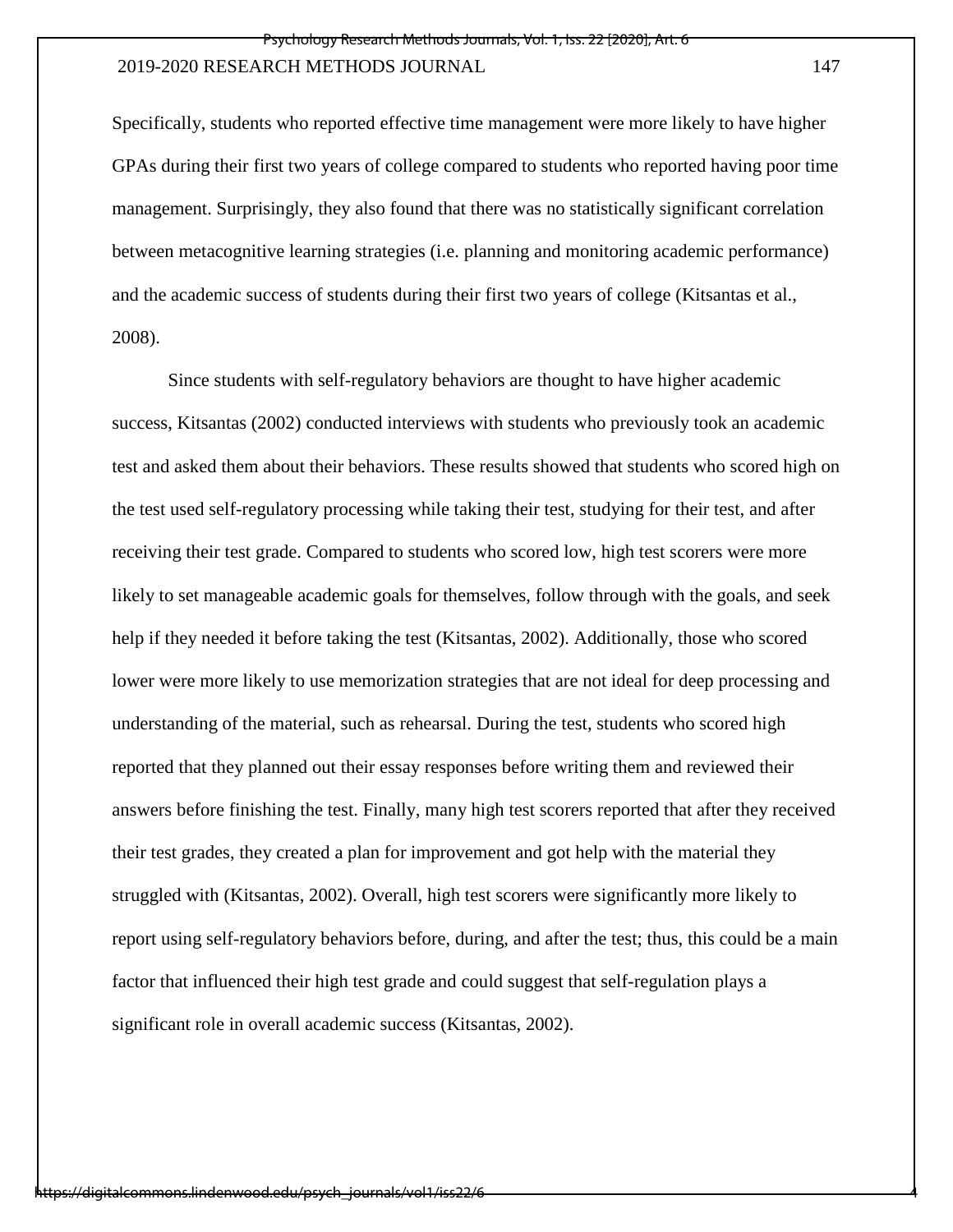While some studies have shown that self-regulated students are more likely to obtain academic success compared to their passive classmates, others have found ambiguous results (Kitsantas, 2002; Kitsantas et al., 2008; Zimmerman, 1990). Due to limitations in previous studies and inconclusive results throughout the literature, more research must be conducted to establish consistent relationships between motivation, self-regulation, and academic success.

The purpose of the current study was to provide some clarity to the existing data and assess relationships between academic success, motivation, and self-regulation. To do this, current college students were asked to participate in an online survey that asked about these respective topics. I hypothesized that the academic success of college students would be positively correlated with both overall motivation and academic habits. I also hypothesized that students who report high levels of overall motivation would also report engaging in positive academic habits. My final hypothesis was intrinsic motivation would have a stronger relationship with academic success than extrinsic motivation.

#### **Method**

#### **Participants**

 A total of 69 college students participated in this study in March and April 2020. I originally intended to enroll at least 100 participants. There were 135 participants who consented to participate in the survey, but only 89 (65.93%) of them met the qualification criteria. My qualification criteria required that the participants were 18 years or older, currently enrolled in an American college, and have completed at least two college semesters. Any person who did not confirm that they met the above criteria was directed to the end of the survey and thanked for their time. Of those who qualified, 69 (77.53%) completed the entire survey and provided useful data. One of the participants did not report useful data (e.g., they answered each question with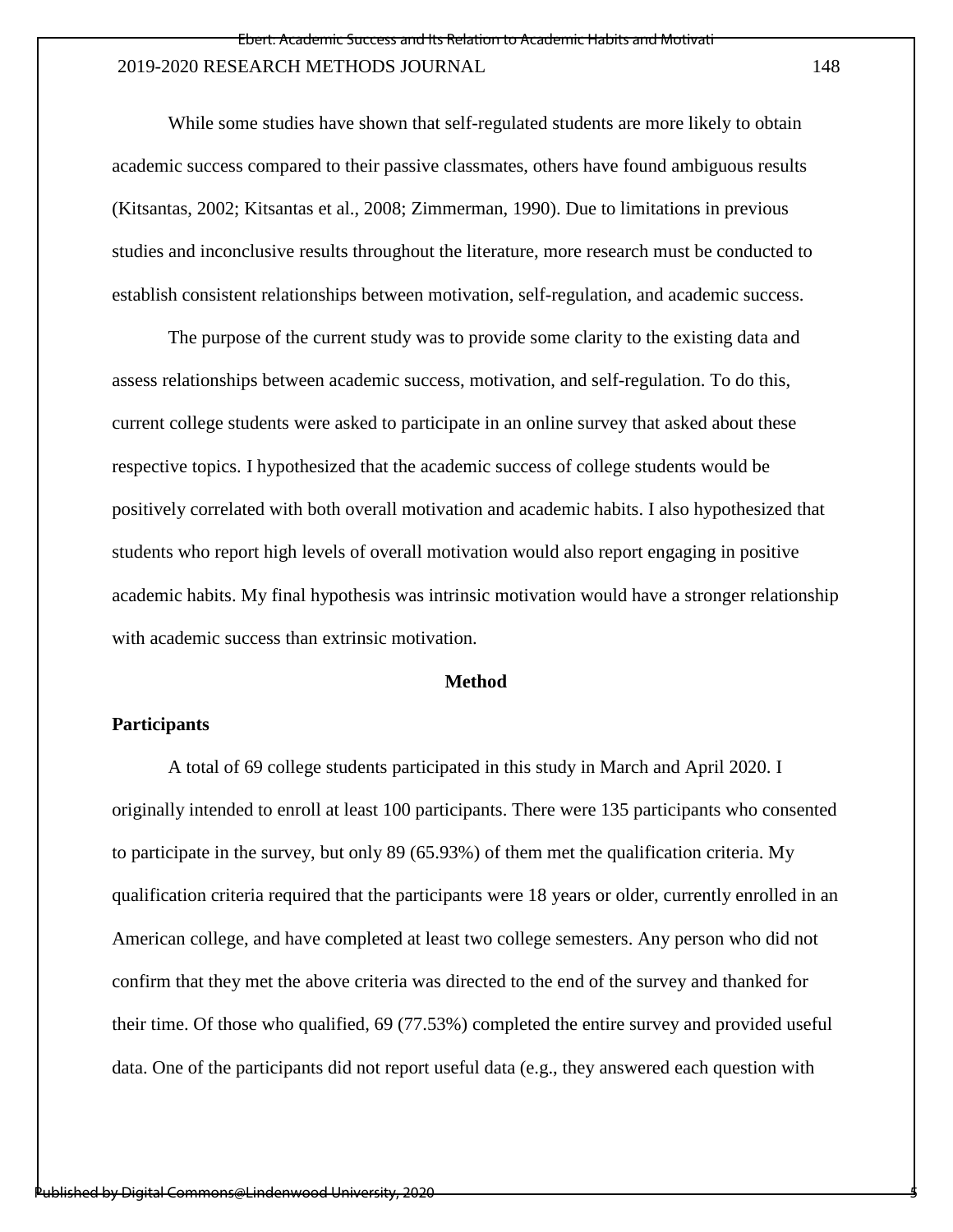the same number and typed random characters in text entry boxes) and 19 (21.35%) participants did not complete enough of the survey to be used in the analyses. The final sample consisted of 69 American college students.

Of the 69 participants, 55 (79.7%) were women and 14 (20.3%) were men. The ethnic background of the participants was: 44 (63.8%) White, 7 (10.1%) Hispanic or Latino, 4 (5.8%) Black, 4 (5.8%) Asian, and 10 (14.5%) mixed or other. The reported majors of the participants varied greatly, but psychology was the most common major and was reported by 22 (31.9%) participants. All participants were recruited through Reddit, Facebook, or the Lindenwood Participant Pool (LPP). The subreddits that the survey was posted in included: r/Samplesize and r/University. The LPP is a group of Lindenwood University students who are enrolled in social science classes and have the opportunity to participate in research studies for extra credit. Until March 16, 2020, participants who were recruited through the LPP were granted one extra credit point, regardless if they met the criteria or finished the survey. Due to the coronavirus pandemic, LPP participants were granted two extra credit points after March 16, 2020. This was allowed because LPP participants no longer had the ability to participant in in-person studies, studies they typically would get between two and four extra credit points for participating in. Non-LPP participants were not compensated for their participation. This study met the ethical standards and guidelines of Lindenwood University's Psychology Program Scientific Review Committee and Institutional Review Board.

#### **Materials and Measures**

 The survey completed by participants was created on Qualtrics, an online survey platform. The survey consisted of questions regarding the participants' basic demographics, academic success, academic habits, and motivation (see Appendix). Academic success was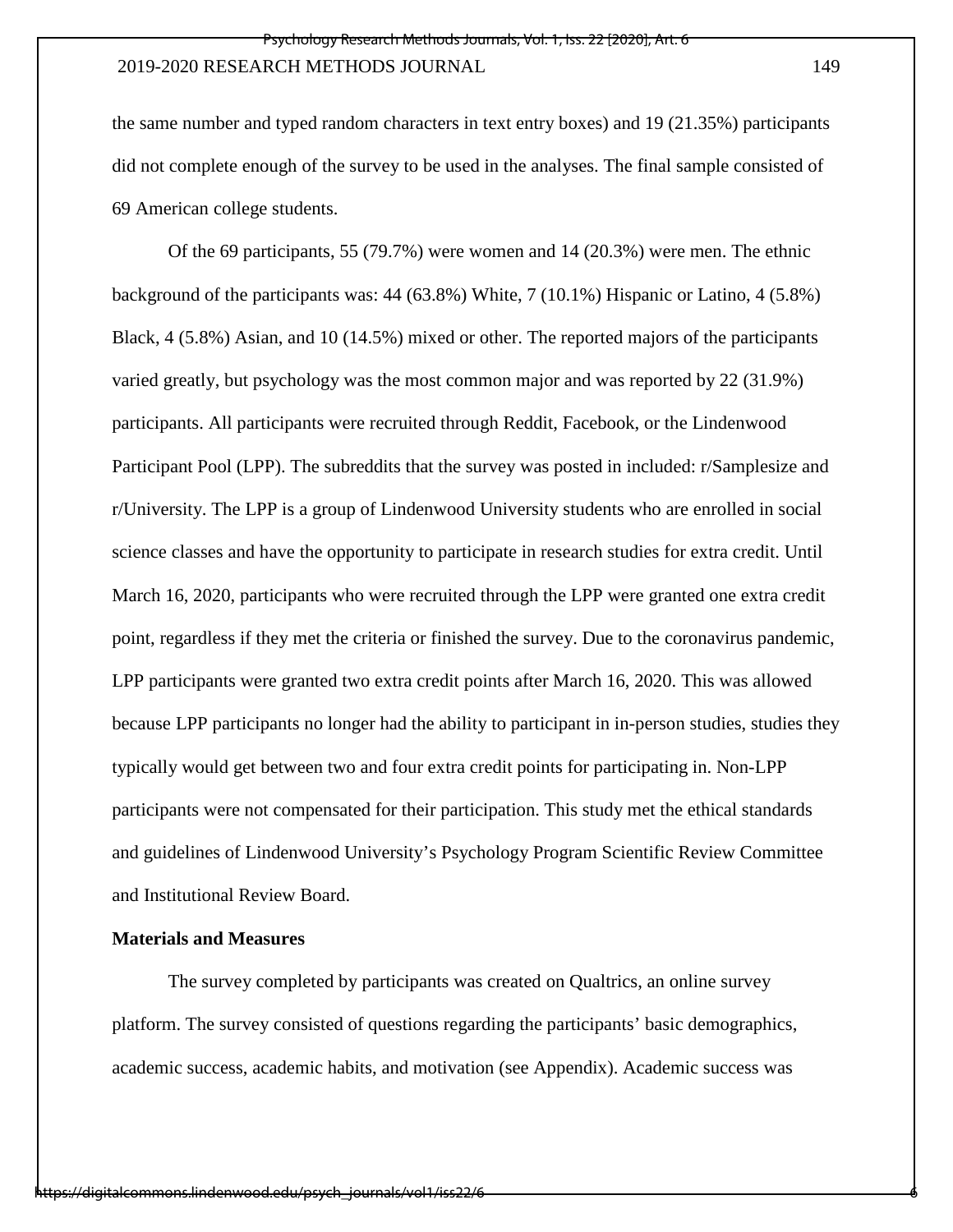measured by the GPA reported by each participant. Academic habits were measured on a 5-point Likert scale and participants were asked to select the degree to which the statements correspond with their academic habits (e.g., I actively listen during lectures). The responses to each question were summed up to create an overall academic habits score.

Motivation questions were derived from the Academic Motivation Scale (Vallerand et al., 1989), a questionnaire that measures intrinsic, extrinsic, and amotivation. These questions were measured on a 5-point Likert scale by asking the participant to select the degree to which the statements correspond with the reasons why they go to college (i.e., because with only a highschool diploma I would not find a high-paying job later on). Responses were separated into each motivation category to create three different motivation sub-scores. Additionally, intrinsic and extrinsic motivation scores were summed together to create an overall motivation score.

#### **Analysis**

Correlational statistics were used to identify relationships between academic success, academic habits, and motivation. Specifically, I ran correlational analyses on each of the following factor pairs, GPA and academic habits, GPA and overall motivation, GPA and intrinsic motivation, GPA and extrinsic motivation, and academic habits and motivation. All data analyses were conducted on Microsoft Excel.

#### **Results**

The participants' GPA ranged between 1.2 and 4.0,  $M = 3.42$  ( $SD = 0.45$ ). Average scores for subcategories of the survey were as follows: overall motivation  $M = 88.2$  (*SD* = 16.2), intrinsic motivation  $M = 40.9$  ( $SD = 10.8$ ), extrinsic motivation  $M = 47.1$  ( $SD = 9.1$ ), and academic habits  $M = 52.9$  ( $SD = 9.1$ ). I hypothesized that motivation would have a statistically significant positive correlation with GPA. Specifically, intrinsic motivation would be more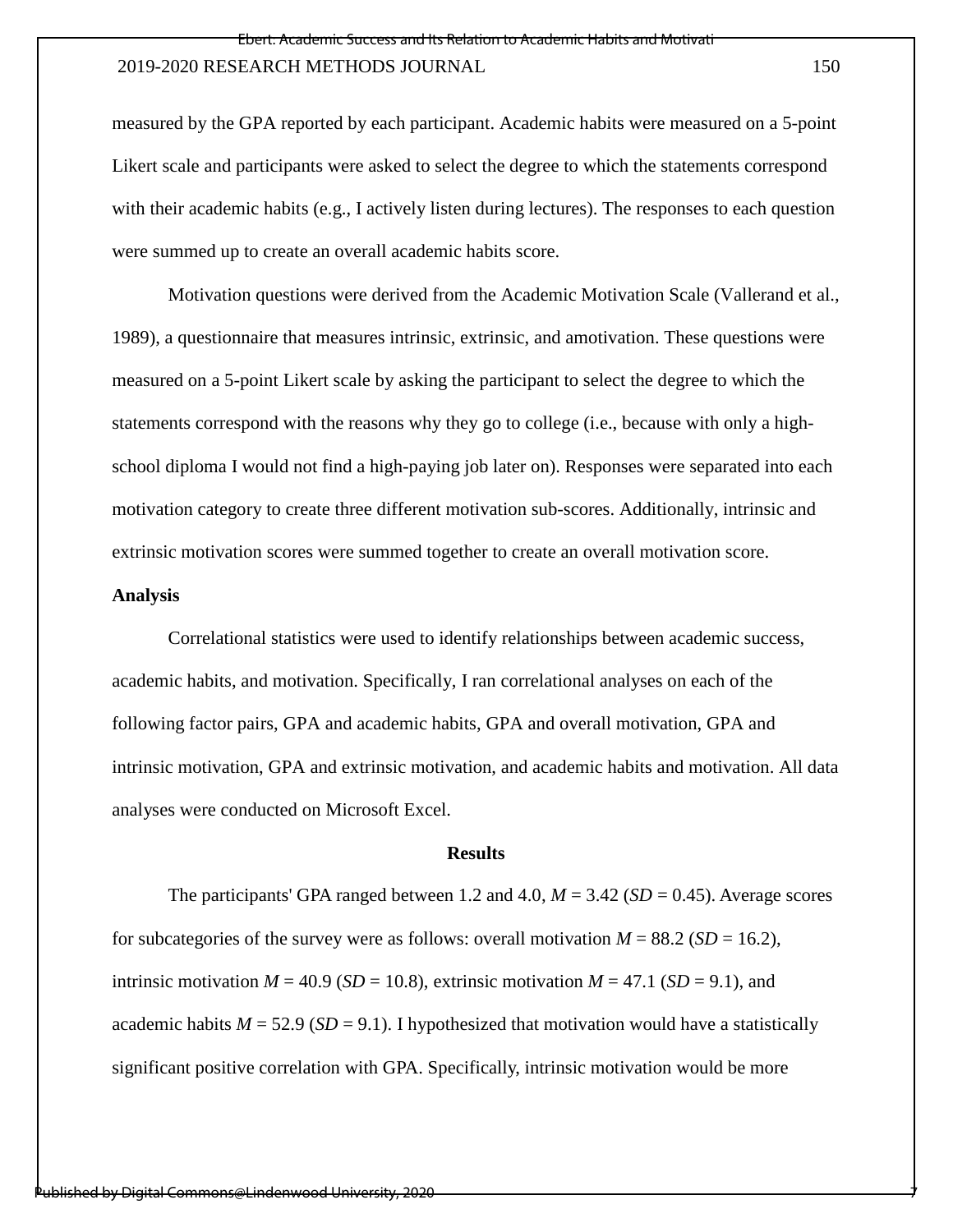strongly correlated with GPA than extrinsic motivation. I used a Pearson's correlation and found that there was no statistically significant relationship between overall motivation and GPA, *r*(67)  $= 0.11$ ,  $p = 0.36$ , extrinsic motivation and GPA,  $r(67) = -0.02$ ,  $p = 0.89$ , or intrinsic motivation and GPA,  $r(67)=0.18$ ,  $p = 0.13$ . These finding were unsupportive of my first two hypotheses.

I also hypothesized that engagement in positive academic habits would be positively correlated with academic success. By using a Pearson's correlation, I found a statistically significant weak correlation (see Figure 1) between academic habits and GPA, *r*(67) = 0.29, *p <* 0.05. This finding was supportive of my hypothesis. My final hypothesis was that overall motivation would have a positive relationship with academic habits. This hypothesis was also supported, and by using a Pearson's correlation I found a statistically significant positive correlation between motivation scores and academic habit scores (see Figure 2),  $r(67) = 0.47$ ,  $p <$ 0.001).

#### **Discussion**

The purpose of this study was to see if there were relationships between academic success, motivation, and academic habits. The original hypothesis of there being strong relationships between the variables previously mentioned was partially supported. In accordance with previous research (Kitsantas, 2002; Kitsantas, 2002), correlational analyses revealed a significant relationship between academic habits and GPA, but the relationship was weaker than originally expected. Given that Kitstantas (2002) found that academic time management had a significant positive relationship with GPA but monitoring and planning did not, may account for the weak relationship; since both factors were asked in the academic habits subsection of the current survey and were both included in the total academic habits score during the final analysis. Additionally, there was a moderately strong correlation found between academic habits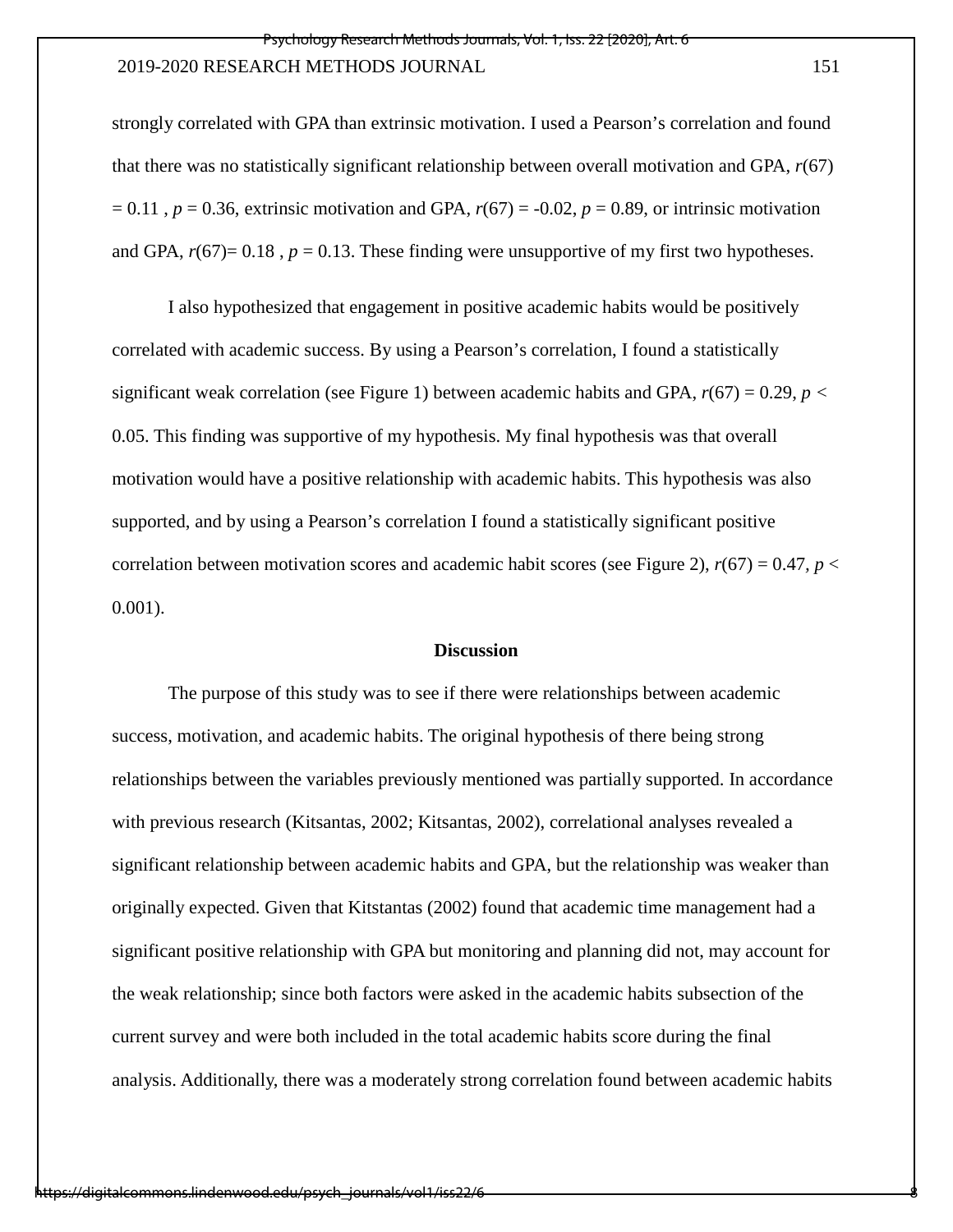and motivation. Students who reported being motivated also reported engaging in academic habits that are thought to promote academic success. The inability to find a significant relationship between motivation and academic success was contrary to my hypothesis as well as that of Turner et al. (2009). A possible explanation for this insignificant finding may be that my sample size was unrepresentative of the population.

 A major limitation of the study was that I did not achieve the intended sample size since some of the data were incomplete and had to be excluded from the final analysis. Having a larger sample would allow for a greater amount of data. I also must question if the sample was representative of the population. Since many participants were psychology students, it may have been useful to have a wider range of students from other majors participate in the study. While the current findings did not fully support my original hypotheses, one must consider that academic habits and motivation are only two factors of many that contribute to academic success. In the future, research should direct its attention to the multitudes of factors that collectively contribute to academic success such as high school academic performance, motivation, academic habits, support systems, work-life, extracurriculars, and overall interest in their major of choice. By considering all factors that lead to academic success, one may be able to answer the long-asked question on what predicts academic success.

#### **References**

Kitsantas, A. (2002). Test preparation and performance: A self-regulatory analysis. *The Journal of Experimental Education, 70*(2), 101-113.<https://doi.org/10.1080/00220970209599501>

Kitsantas, A., Winsler, A., & Huie, F. (2008). Self-regulation and ability predictors of academic success during college: A predictive validity study. *Journal of Advanced Academics*, *20*(1), 42-68.<https://doi.org/10.4219/jaa-2008-867>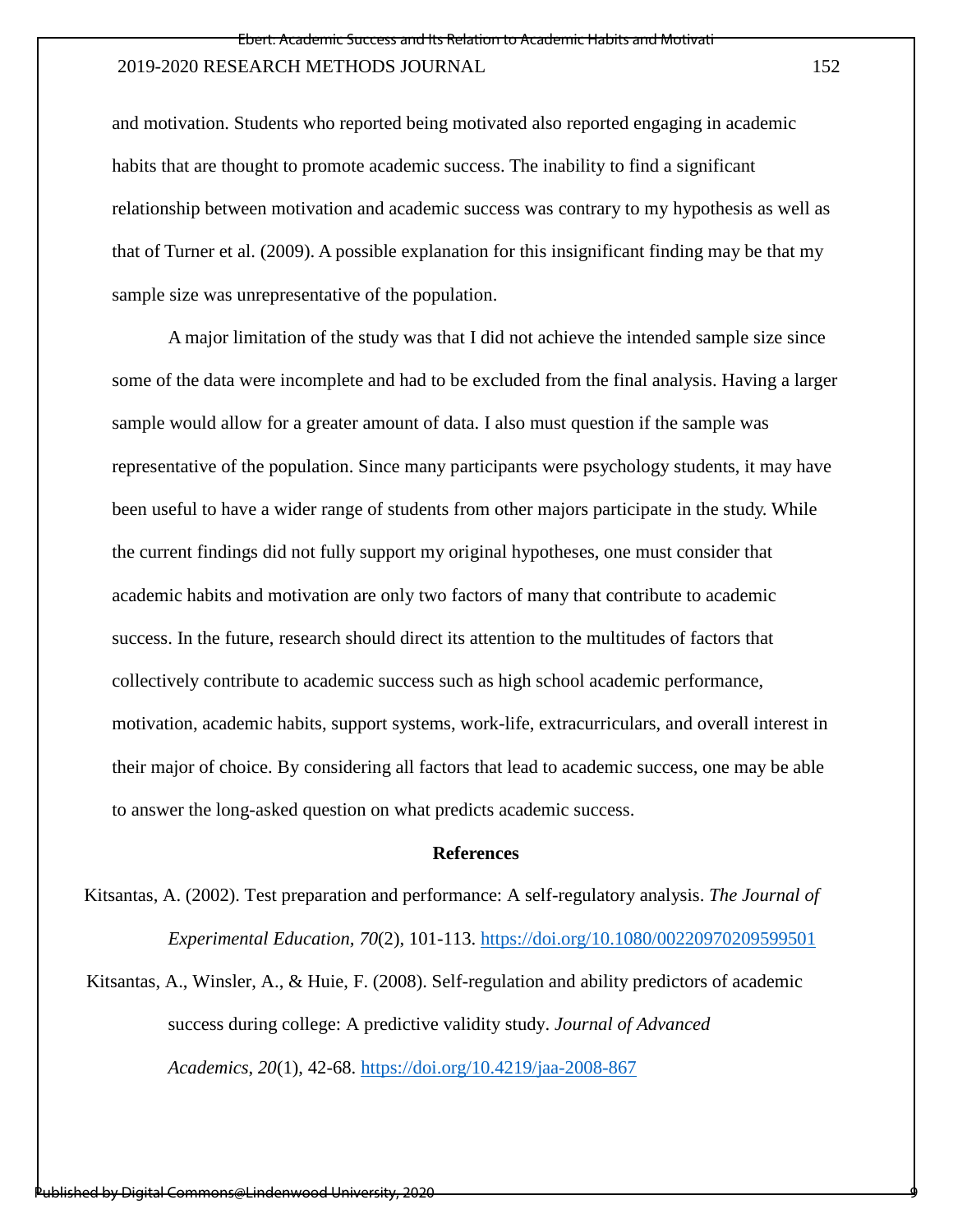- Linnenbrink, E. A., & Pintrich, P. R. (2002). Motivation as an enabler for academic success.  *School Psychology Review, 31*(3)*,* 313-327. [https://psycnet.apa.org/record/2002-18945-](https://psycnet.apa.org/record/2002-18945-003) [003](https://psycnet.apa.org/record/2002-18945-003)
- Nonis, S. A., & Hudson, G. I. (2010). Performance of college students: Impact of study time and study habits. *Journal of Education for Business, 85,* 229-238. [https://doi.org/](https://doi.org/%2010.1080/08832320903449550)  [10.1080/08832320903449550](https://doi.org/%2010.1080/08832320903449550)
- Turner, E. A., Chandler, M., & Heffer, R. W. (2009). The influence of parenting styles, achievement motivation, and self-efficacy on academic performance in college students. *Journal of College Student Development, 50*(3), 337-346.<https://doi.org/10.1353/csd.0.0073>
- Vallerand, R. J., Pelletier, L. G., Blais, M. R., Brière, N. M., Senecal, C., & Vallieres, E. F. (1992). The academic motivation scale: A measure of intrinsic, extrinsic, and amotivation in education. *Educational and Psychological Measurement*, 52(4), 1003-1017. <https://doi.org/10.1177/0013164492052004025>
- Vansteenkiste, M., Lens, W., & Deci, E. L. (2006). Intrinsic versus extrinsic goal contents in selfdetermination theory: Another look at the quality of academic motivation. *Educational Psychologist*, *41*(1), 19-31. [https://dx.doi.org/10.1207/s15326985ep4101\\_4](https://dx.doi.org/10.1207/s15326985ep4101_4)
- Vansteenkiste, M., Simons, J., Lens, W., Sheldon, K. M., & Deci, E. L. (2004). Motivating learning, performance, and persistence: The synergistic effects of intrinsic goal contents and autonomy-supportive contexts. *Journal of Personality and Social Psychology*, *87*(2), 246- 260.<https://dx.doi.org/10.1037/0022-3514.87.2.246>
- Zimmerman, B. J. (1990). Self-regulated learning and academic achievement: An overview. *Educational Psychologist*, *25*(1), 3-17. [https://dx.doi.org/](https://dx.doi.org/10.1207/s15326985ep2501_2)  [10.1207/s15326985ep2501\\_2](https://dx.doi.org/10.1207/s15326985ep2501_2)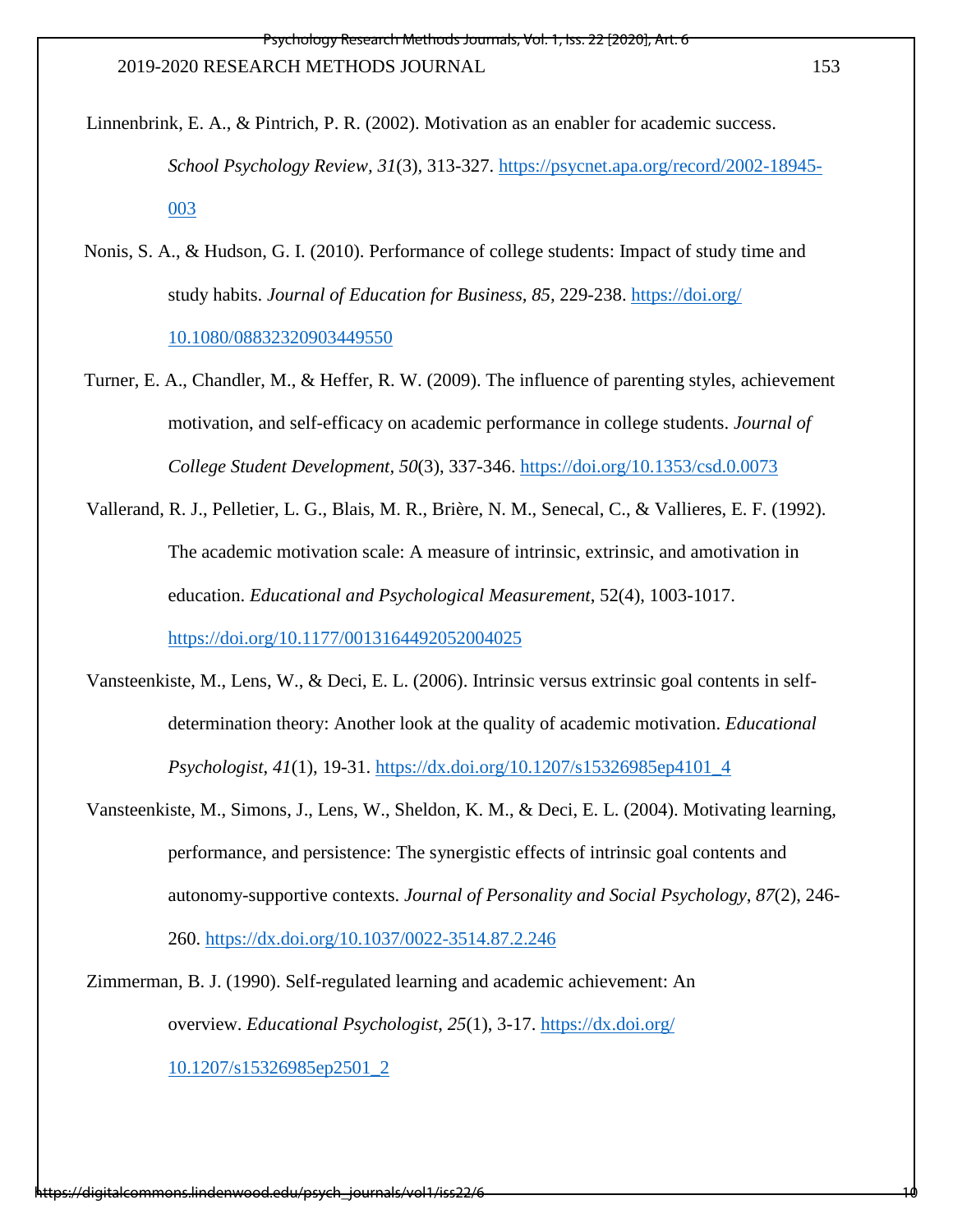# **Figure 1**

*Relation Between Academic Habits and GPA* 



*Note.* Scatterplot depicting the relationship between academic habits and GPA (grade point average).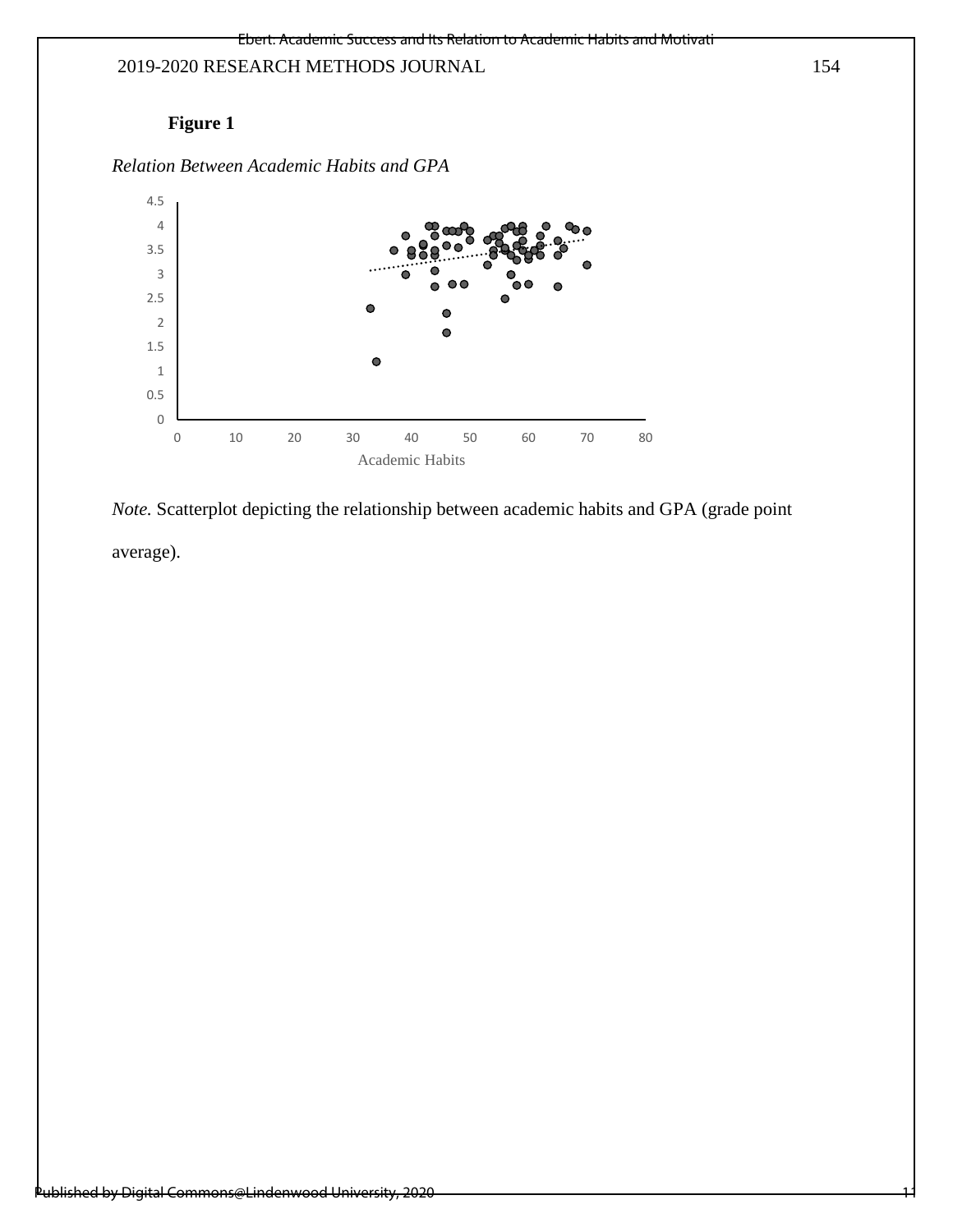# **Figure 2**



*Relation Between Academic Habits and Motivation* 

*Note.* Scatterplot depicting the relationship between academic habits and motivation scores.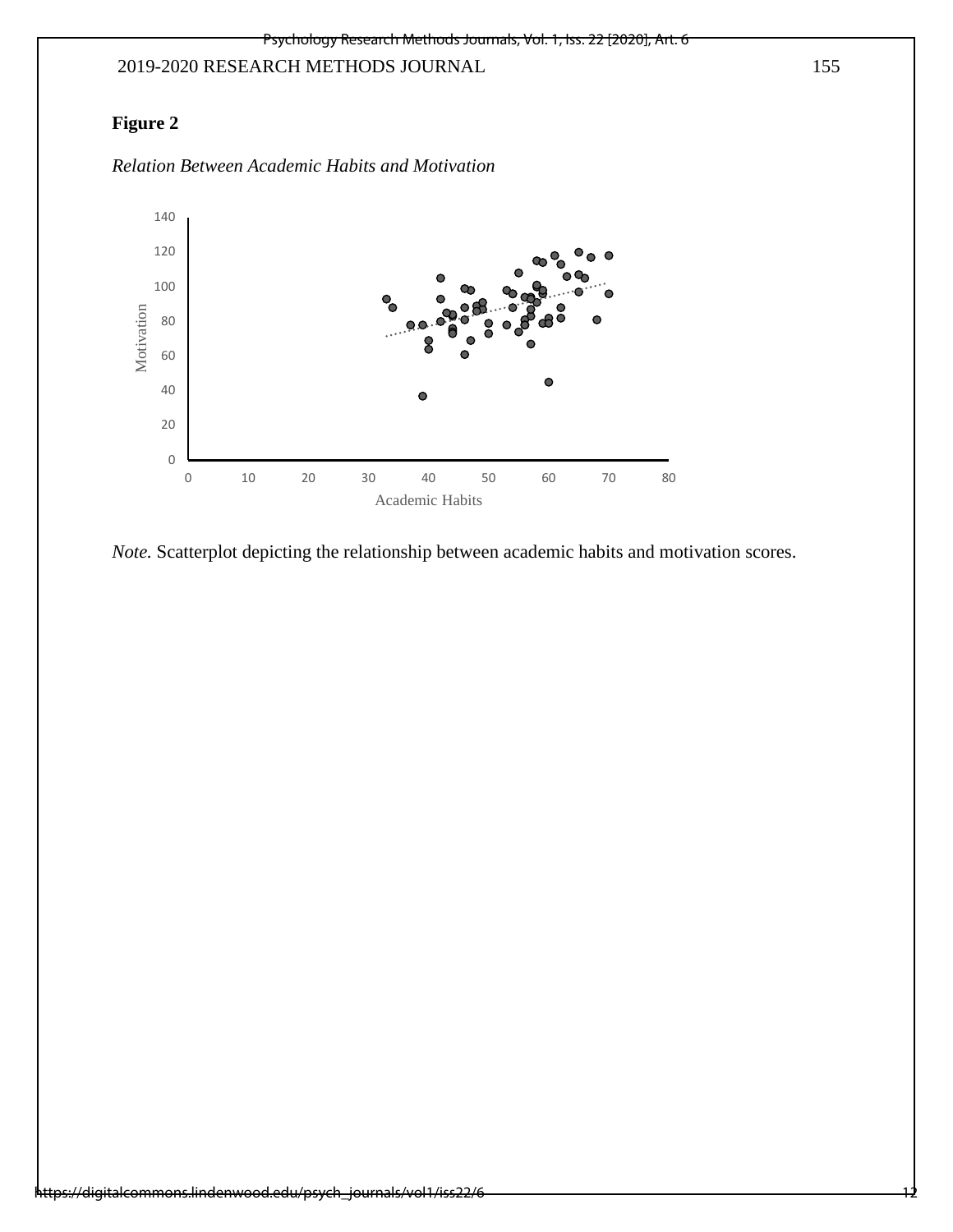# **Appendix**

|                                              |                                                                                             | <b>Background Information</b>                                                                    |  |  |  |  |  |  |  |
|----------------------------------------------|---------------------------------------------------------------------------------------------|--------------------------------------------------------------------------------------------------|--|--|--|--|--|--|--|
|                                              | 1. Are you currently enrolled in college?                                                   |                                                                                                  |  |  |  |  |  |  |  |
|                                              |                                                                                             | Yes<br>N <sub>0</sub>                                                                            |  |  |  |  |  |  |  |
|                                              |                                                                                             | 2. Is your college located in the United States?                                                 |  |  |  |  |  |  |  |
|                                              |                                                                                             | Yes<br>No                                                                                        |  |  |  |  |  |  |  |
|                                              | 3. Have you completed at least two semesters of college (one full year)?                    |                                                                                                  |  |  |  |  |  |  |  |
|                                              |                                                                                             | Yes<br>N <sub>0</sub>                                                                            |  |  |  |  |  |  |  |
| 4.                                           |                                                                                             | What is/are your major(s) $\frac{\ }{\ }$                                                        |  |  |  |  |  |  |  |
| 5.                                           |                                                                                             | What is your grade point average (GPA)? _________                                                |  |  |  |  |  |  |  |
| 6.                                           |                                                                                             |                                                                                                  |  |  |  |  |  |  |  |
|                                              | How do you currently describe your gender identity?<br>Male                                 |                                                                                                  |  |  |  |  |  |  |  |
| 7.                                           |                                                                                             | Female<br>Self Identify<br>Which categories describe you? Select all that apply to you:          |  |  |  |  |  |  |  |
|                                              | $\circ$                                                                                     | Asian - For example, Chinese, Filipino, Asian Indian, Vietnamese, Korean, Japanese               |  |  |  |  |  |  |  |
|                                              | $\circ$                                                                                     | Black or African American-For example, Jamaican, Haitian, Nigerian, Ethiopian,                   |  |  |  |  |  |  |  |
|                                              |                                                                                             | Somalian                                                                                         |  |  |  |  |  |  |  |
|                                              | $\circ$                                                                                     | Hispanic, Latino, or Spanish Origin-For example, Mexican or Mexican American,                    |  |  |  |  |  |  |  |
|                                              |                                                                                             | Puerto Rican, Cuban, Salvadoran, Dominican, Colombian                                            |  |  |  |  |  |  |  |
|                                              | $\circ$                                                                                     | Middle Eastern or North African-For example, Lebanese, Iranian, Egyptian, Syrian,                |  |  |  |  |  |  |  |
|                                              |                                                                                             | Moroccan, Algerian                                                                               |  |  |  |  |  |  |  |
|                                              | $\circ$                                                                                     | Native Hawaiian or Other Pacific Islander- For example, Native Hawaiian, Samoan,                 |  |  |  |  |  |  |  |
|                                              | Chamorro, Tongan, Fijian, Marshallese                                                       |                                                                                                  |  |  |  |  |  |  |  |
|                                              | White or European American-For example, German, Irish, English, Italian, Polish,<br>$\circ$ |                                                                                                  |  |  |  |  |  |  |  |
|                                              |                                                                                             | French                                                                                           |  |  |  |  |  |  |  |
|                                              | $\circ$                                                                                     | Some other race, ethnicity, or origin, please specify:                                           |  |  |  |  |  |  |  |
|                                              |                                                                                             |                                                                                                  |  |  |  |  |  |  |  |
|                                              |                                                                                             | <b>Motivation Questions</b>                                                                      |  |  |  |  |  |  |  |
|                                              |                                                                                             | Using the scale below, indicate to what extent each of the following items presently corresponds |  |  |  |  |  |  |  |
| to one of the reasons WHY YOU GO TO COLLEGE. |                                                                                             |                                                                                                  |  |  |  |  |  |  |  |
| $1 = Does not correspond at all$             |                                                                                             |                                                                                                  |  |  |  |  |  |  |  |
|                                              |                                                                                             |                                                                                                  |  |  |  |  |  |  |  |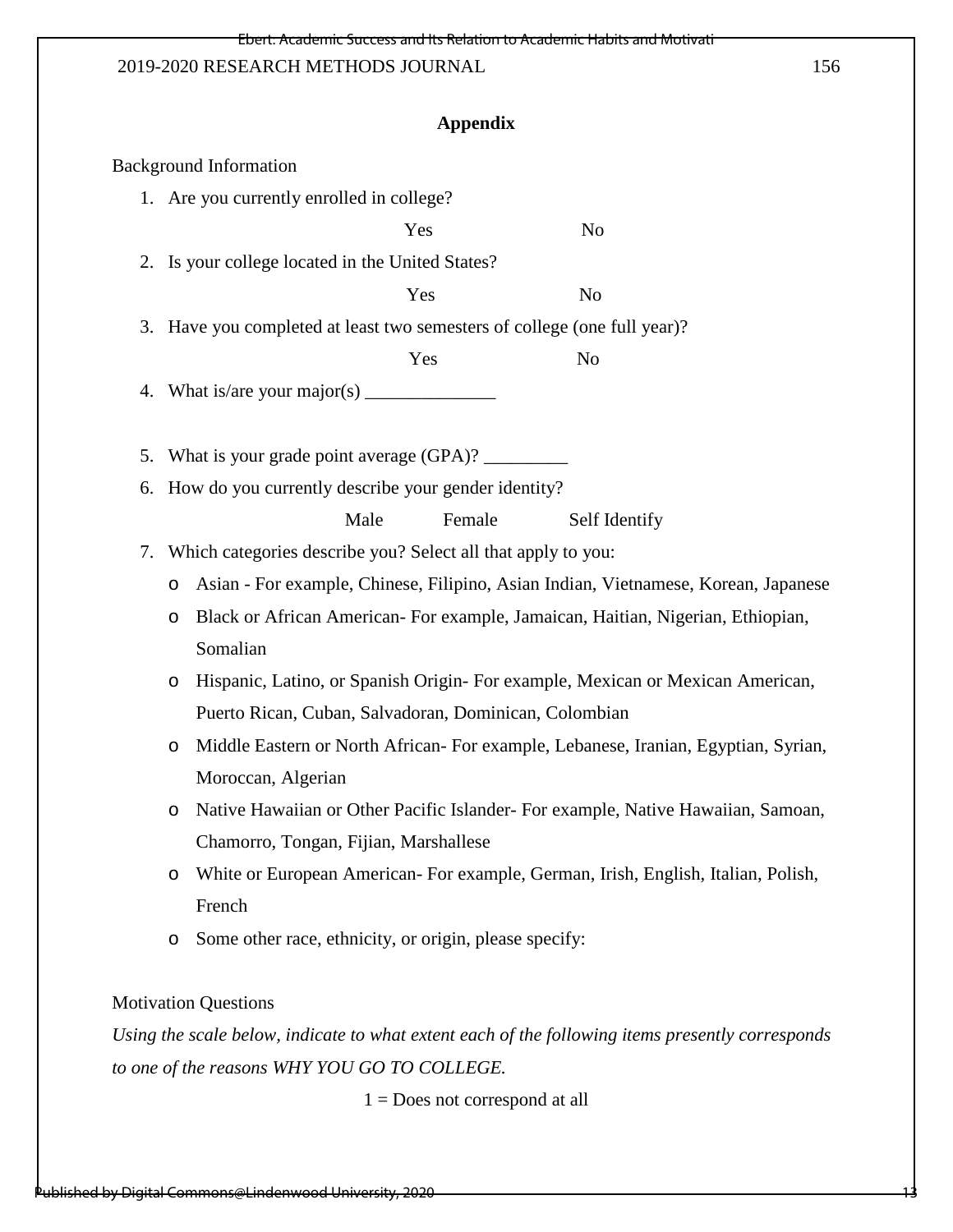2= Corresponds a little 3= Corresponds moderately  $4 =$ Corresponds a lot 5= Corresponds exactly 8. Because with only a high-school degree I would not find a high-paying job later on. 1 2 3 4 5 9. Because I experience pleasure and satisfaction while learning new things. 1 2 3 4 5 10. Because I think that a college education will help me better prepare for the career I have chosen. 1 2 3 4 5 11. For the intense feelings I experience when I am communicating my own ideas to others. 1 2 3 4 5 12. Honestly, I don't know; I really feel that I am wasting my time in school. 1 2 3 4 5 13. For the pleasure I experience while surpassing myself in my studies. 1 2 3 4 5 14. To prove to myself that I am capable of completing my college degree. 1 2 3 4 5 15. In order to obtain a more prestigious job later on. 1 2 3 4 5 16. For the pleasure I experience when I discover new things never seen before 1 2 3 4 5 17. Because eventually it will enable me to enter the job market in a field that I like. 1 2 3 4 5 18. For the pleasure that I experience when I read interesting authors. 1 2 3 4 5 19. I once had good reasons for going to college; however, now I wonder whether I should continue. 1 2 3 4 5

/digitalcommons.lindenwood.edu/psych\_journals/vol1/iss2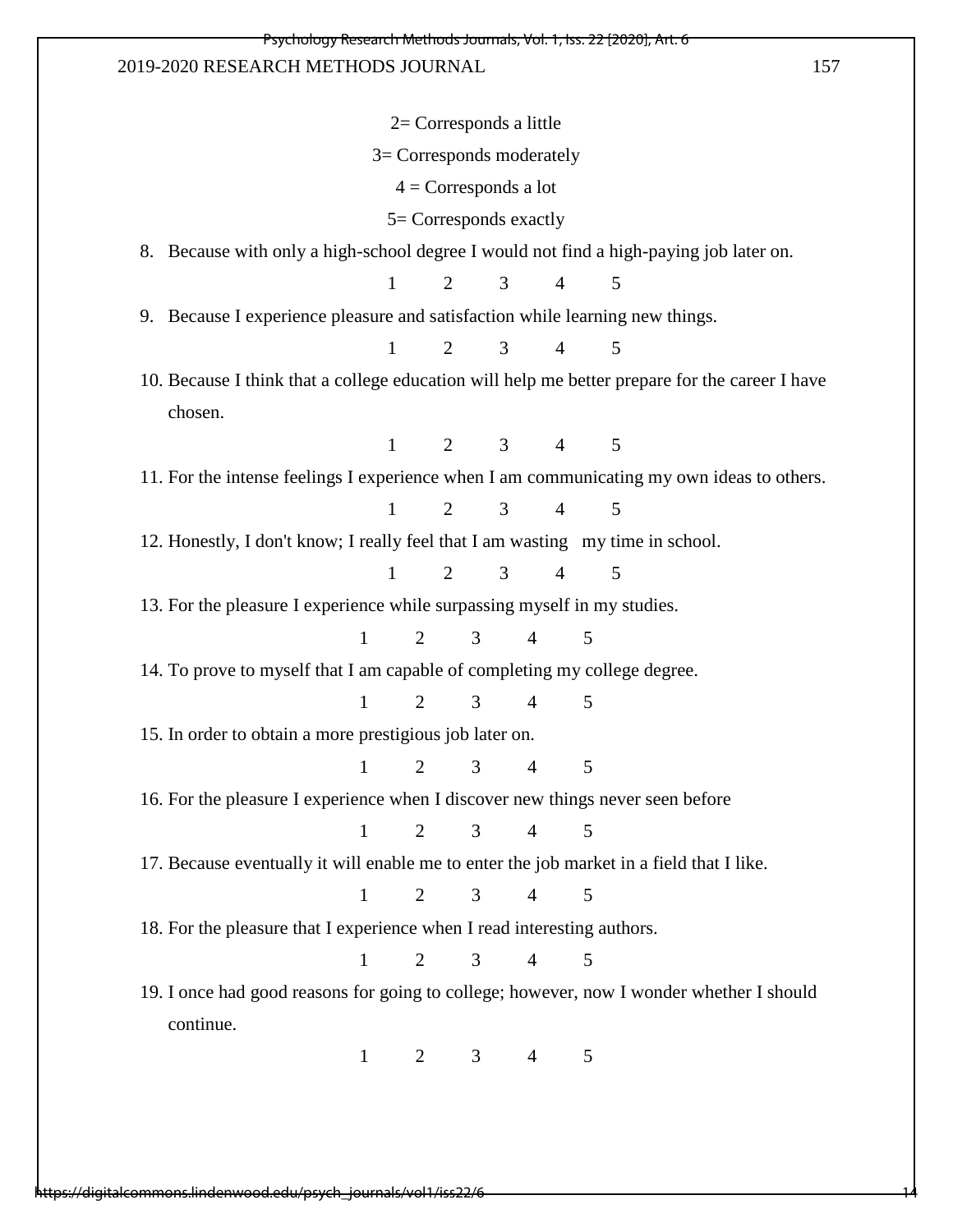mic Success and Its Relation to Academic Habit

### 2019-2020 RESEARCH METHODS JOURNAL 158

- 20. For the pleasure that I experience while I am surpassing myself in one of my personal accomplishments.
	- 1 2 3 4 5
- 21. Because of the fact that when I succeed in college I feel important.
	- 1 2 3 4 5
- 22. For the pleasure that I experience in broadening my knowledge about subjects which appeal to me.
	- 1 2 3 4 5
- 23. Because this will help me make a better choice regarding my career orientation.
	- 1 2 3 4 5
- 24. For the pleasure that I experience when I feel completely absorbed by what certain authors have written.
	- 1 2 3 4 5
- 25. can't see why I go to college and frankly, I couldn't care less.
	- 1 2 3 4 5
- 26. For the satisfaction I feel when I am in the process of accomplishing difficult academic activities.
	- 1 2 3 4 5
- 27. To show myself that I am an intelligent person
	- 1 2 3 4 5
- 28. In order to have a better salary later on.
	- 1 2 3 4 5
- 29. Because my studies allow me to continue to learn about many things that interest me.
	- 1 2 3 4 5
- 30. Because I believe that a few additional years of education will improve my competence as a worker.
	- 1 2 3 4 5
- 31. For the "high" feeling that I experience while reading about various interesting subjects.
	- 1 2 3 4 5
- 32. I don't know; I can't understand what I am doing in school.

1 2 3 4 5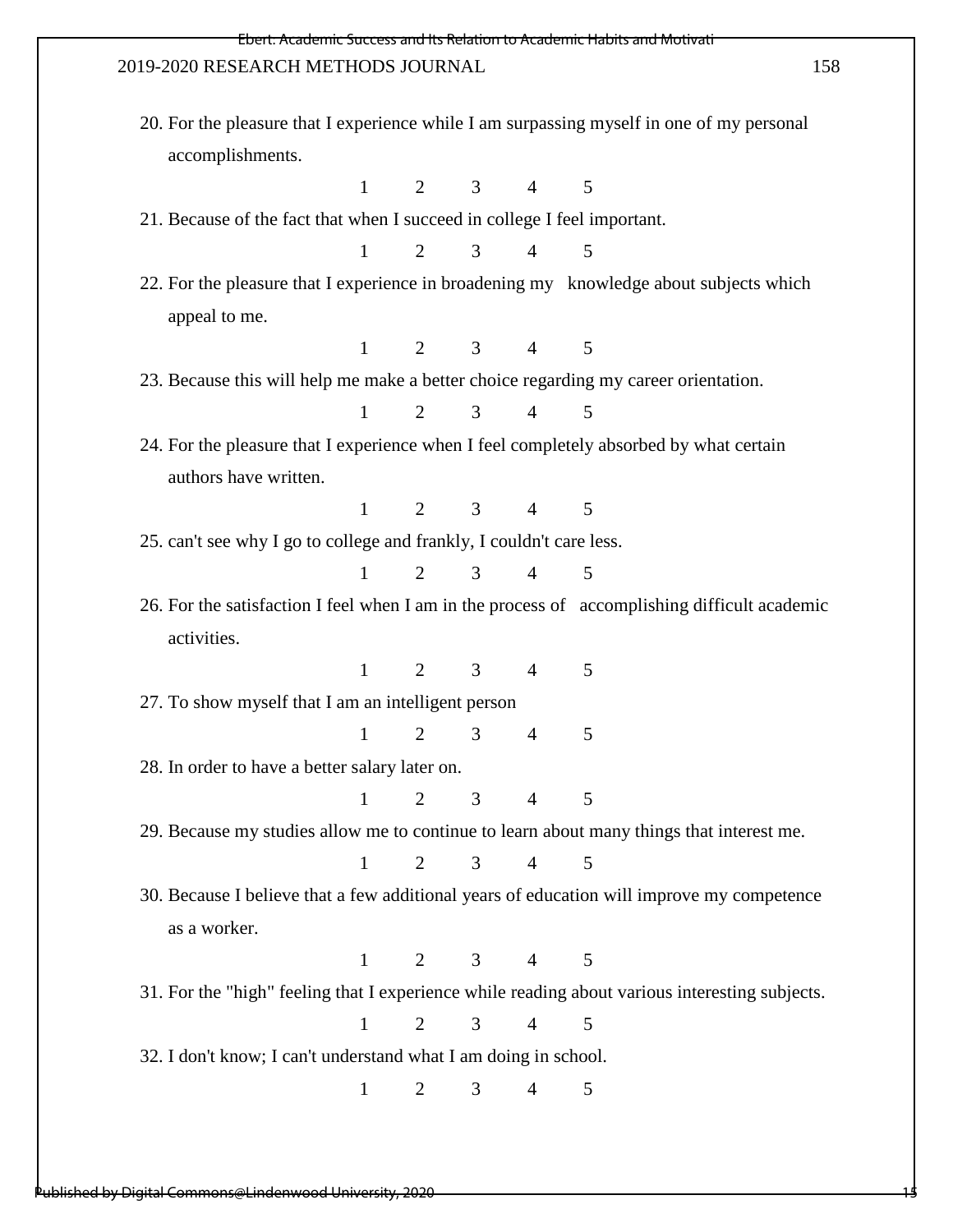- 33. Because college allows me to experience a personal satisfaction in my quest for excellence in my studies.
	- 1 2 3 4 5

34. Because I want to show myself that I can succeed in my studies.

1 2 3 4 5

Academic Habits Questions

*Please indicate which of the following options best describe your ACADEMIC HABITS.* 

```
1 = Never
```
 $2 =$ Sometimes

 $3 =$  About half of the time

 $4 =$ Most of the time

 $5 =$  Always

35. I study for exams.

|                                                     |                                                | 1            | $\overline{2}$ | 3 | 4              | 5 |  |  |
|-----------------------------------------------------|------------------------------------------------|--------------|----------------|---|----------------|---|--|--|
|                                                     | 36. I create my own study materials for exams. |              |                |   |                |   |  |  |
|                                                     |                                                | 1            | $\overline{2}$ | 3 | $\overline{4}$ | 5 |  |  |
| 37. I read the assigned material from the textbook. |                                                |              |                |   |                |   |  |  |
|                                                     |                                                | 1            | $\overline{2}$ | 3 | $\overline{4}$ | 5 |  |  |
|                                                     | 38. I actively listen during lectures.         |              |                |   |                |   |  |  |
|                                                     |                                                | $\mathbf{1}$ | $\overline{2}$ | 3 | $\overline{4}$ | 5 |  |  |
|                                                     | 39. I ask questions during class.              |              |                |   |                |   |  |  |
|                                                     |                                                | $\mathbf{1}$ | $\overline{2}$ | 3 | $\overline{4}$ | 5 |  |  |
|                                                     |                                                |              |                |   |                |   |  |  |
| 40. I participate during class discussions.         |                                                |              |                |   |                |   |  |  |
|                                                     |                                                | $\mathbf{1}$ | $\overline{2}$ | 3 | $\overline{4}$ | 5 |  |  |
|                                                     | 41. I attend all my classes.                   |              |                |   |                |   |  |  |
|                                                     |                                                | $\mathbf{1}$ | $\overline{2}$ | 3 | $\overline{4}$ | 5 |  |  |
|                                                     | 42. I take detailed notes during class.        |              |                |   |                |   |  |  |
|                                                     |                                                | $\mathbf{1}$ | $\overline{2}$ | 3 | $\overline{4}$ | 5 |  |  |
| 43. I study many days in advance for exams.         |                                                |              |                |   |                |   |  |  |
|                                                     |                                                | 1            | 2              | 3 | 4              | 5 |  |  |
|                                                     |                                                |              |                |   |                |   |  |  |